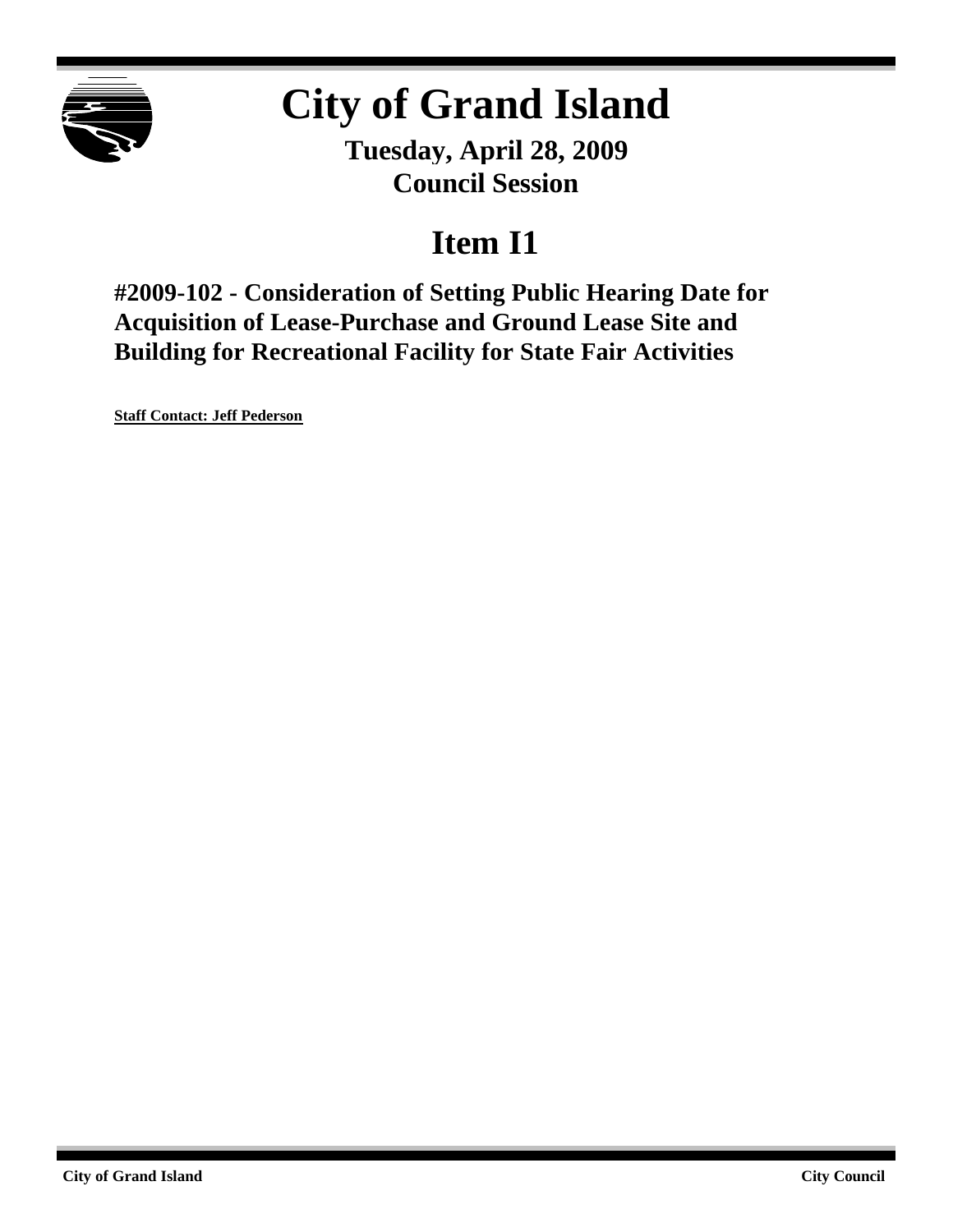### **Council Agenda Memo**

| From:           | Jeff Pederson, City Administrator                                                                                                                           |
|-----------------|-------------------------------------------------------------------------------------------------------------------------------------------------------------|
| <b>Meeting:</b> | April 28, 2009                                                                                                                                              |
| Subject:        | Setting Public Hearing Date for Acquisition of Lease-<br>Purchase and Ground Lease Site and Building for<br>Recreational Facility for State Fair Activities |
| Item $\#$ 's:   | $I-1$                                                                                                                                                       |
| $Presenter(s):$ | Jeff Pederson, City Administrator                                                                                                                           |

#### **Background**

Public Hearings are required for both the ground lease with Fonner Park and for the Lease-Purchase Agreement with Wells Fargo, draft copies of which are attached to proposed Ordinance ##9215.

#### **Discussion**

The hearing date has been set for May 26, 2009 to receive public input on these two agreements.

### **Alternatives**

It appears that the Council has the following alternatives concerning the issue at hand. The Council may:

- 1. Move to approve
- 2. Refer the issue to a Committee<br>3. Postpone the issue to future date
- Postpone the issue to future date
- 4. Take no action on the issue

#### **Recommendation**

City Administration recommends that the Council approve Resolution #2009-102.

#### **Sample Motion**

Move to approve Resolution #2009-102.